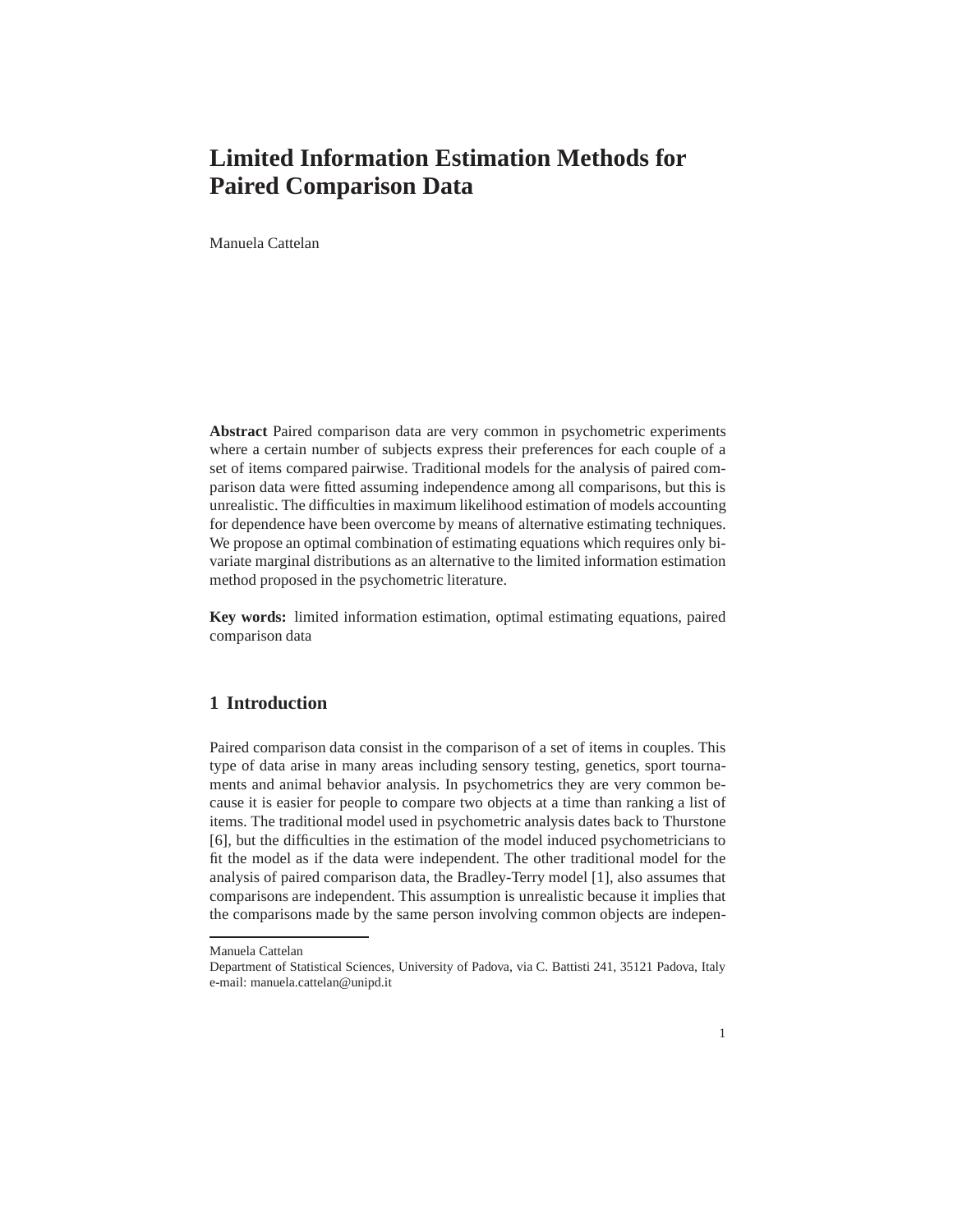dent. Here we consider two methods that can be employed for fitting models for paired comparisons data that account for dependence.

### **2 Correlated Paired Comparison Data**

Psychometricians are interested in understanding the relationship among a set of stimuli compared in couples. Let *n* denote the number of items or stimuli compared in couples and *S* be the number of subjects. People express their preferences for every pair of items, so everyone provides  $N = n(n-1)/2$  comparisons. Let  $Y_{sij}$  denote the result of the comparison between items *i* and *j*,  $i < j = 1, \ldots, n$ , made by subject *s*.  $Y_{sij} = 1$  if subject *s* prefers item *i* to *j* and it is 0 otherwise. The original Thurstone [6] model assumes that the stimuli compared follow a normal distribution  $T \sim N(\mu, \Sigma_T)$ , with mean  $\mu = (\mu_1, \dots, \mu_n)$  and covariance matrix  $\Sigma_T$ . Hence a preference for *i* is expressed by subject *s*, *i.e.*  $Y_{sij} = 1$ , iff  $T_{si} > T_{sj}$ , that is when  $Z_{sij} = T_{si} - T_{sj} > 0$ . Let  $Z_s = (Z_{s12}, \ldots, Z_{sn-1n})$  be the vector of all latent continuous random variables pertaining to subject *s*, then Takane [5] suggests the extension

$$
Z_s = AT + \varepsilon,
$$

where  $\varepsilon = (\varepsilon_{s12}, \ldots, \varepsilon_{sn-1n})$  is a vector of pair specific errors with zero mean and covariance  $\Omega$ , independent of *T* and of  $\varepsilon_{s'}$  for any other subject  $s' \neq s$ . *A* is the matrix of paired comparisons with rows corresponding to the paired comparisons and columns to the items. For example, if the paired comparisons  $(1,2)$ ,  $(1,3)$  and (2,3) are performed by *s* the paired comparisons matrix is

$$
A = \begin{pmatrix} 1 & -1 & 0 \\ 1 & 0 & -1 \\ 0 & 1 & -1 \end{pmatrix}.
$$

Hence  $Z_s$  follows a multivariate normal distribution with mean  $A\mu$  and covariance  $\Sigma_Z = A \Sigma_T A^T + \Omega$ . This specification allows for correlation between comparisons performed by the same person involving a common object.

#### **3 Estimation**

#### *3.1 Limited Information Estimation*

The Thurstone model is not straightforward to estimate. Let  $D = diag(\Sigma_Z)^{-1/2}$  and  $Z_s^* = D(Z_s - A\mu)$  be the standardized latent variable with mean 0 and correlation matrix  $\Sigma_{Z^*} = D\Sigma_Z D$ . The probability of observing a preference for *i* over *j* is equal to the probability that the standardized variable is larger than a threshold parameter,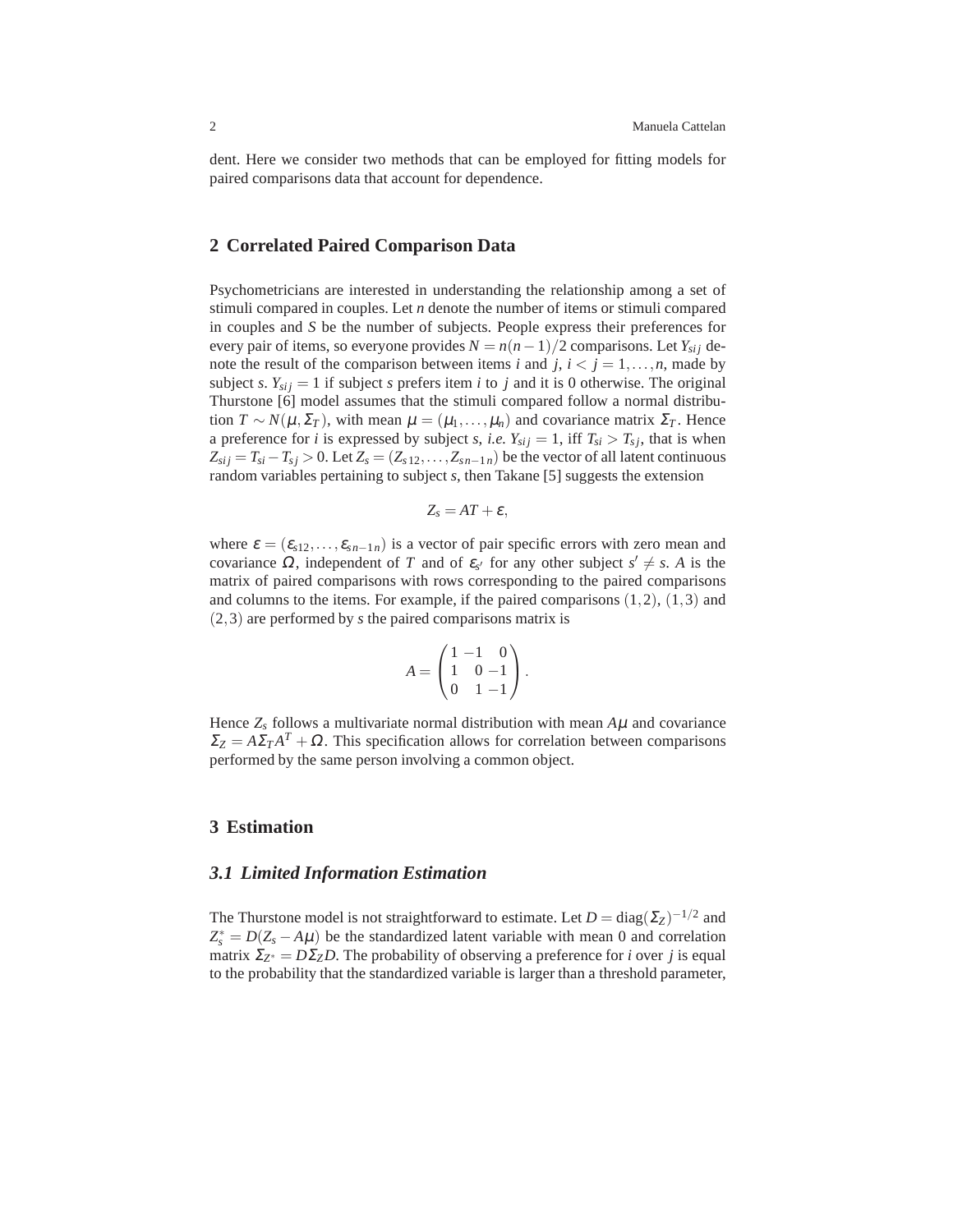$z_{ij}^* > \tau_{ij}$ , where the vector of all threshold parameters is  $\tau = -DA\mu$ . Maximum likelihood estimation requires the approximation of *s* integrals of dimension *N*, the number of preferences expressed by each subject

$$
\mathscr{L}(\theta;Y)=\prod_{i=1}^S\int_{R_{s12}}\cdots\int_{R_{sn-1n}}\phi_N(z_s^*;\Sigma_{Z^*})\mathrm{d} z_s^*,
$$

where  $\phi_N(\cdot;\Sigma_{Z^*})$  denotes the density of an *N*-dimensional normal random variable with mean 0 and correlation matrix  $\Sigma_{Z^*}$ ,  $\theta$  denotes the model parameters, *i.e.* the means  $\mu$  and the elements of the covariance matrix  $\Sigma_T$ , and

$$
R_{sij} = \begin{cases} (-\infty, \tau_{ij}) & \text{if } Y_{sij} = 0, \\ (\tau_{ij}, \infty) & \text{if } Y_{sij} = 1. \end{cases}
$$

The difficulties in approximating such an integral stimulated the development of alternative estimating techniques.

Maydeu-Olivares [3, 4] proposes a method called limited information estimation. Actually, this name refers to all techniques that base inference on lower dimensional marginals, but in the psychometric literature about paired comparison data the term is generally used to refer to the method proposed by Maydeu-Olivares [3]. The limited information estimation method is performed in three stages. In the first stage the thresholds  $\tau$  are estimated from the empirical proportions. Let  $p_{ij}$  denote the proportions of times in which *i* is preferred to *j*, then  $\hat{\tau}_{ij} = -\Phi^{-1}(p_{ij})$ . In the second stage the entries of the correlation matrix, which are tetrachoric correlations, are estimated employing the sample bivariate proportions of wins. Finally, the model parameters are estimated by minimizing

$$
M = \{ \tilde{\kappa} - \kappa(\theta) \}^T \hat{W} \{ \tilde{\kappa} - \kappa(\theta) \},
$$

where  $\tilde{\kappa}$  denotes the thresholds and correlation parameters estimated in the first two stages and  $\kappa(\theta)$  denotes the corresponding model-based quantities. Finally,  $\hat{W}$  is a non-negative definite matrix. Let  $\Xi$  denote the asymptotic covariance matrix of  $\tilde{\kappa}$ , in the literature different proposals have been investigate:  $\hat{W} = \hat{\Xi}^{-1}$ ,  $\hat{W} = {\text{diag}}(\Xi)\}^{-1}$ or  $\hat{W} = I$ , where *I* is the identity matrix.

#### *3.2 Optimal Estimating Equations*

We consider another estimating method which employs only low dimensional marginals. Let  $U_{ij} = \sum_{s=1}^{S} Y_{sij}$  denote the number of times object *i* is preferred to object *j* and  $\pi_{ij} = \text{pr}(Y_{sij} = 1)$ , then  $U_{ij}$  follows a binomial distribution,  $U_{ij} \sim$  $Bin(S, \pi_{ij})$ . The estimation of the model assuming independence of the observations corresponds to solving

$$
GV^{-1}(U - S\pi) = 0
$$